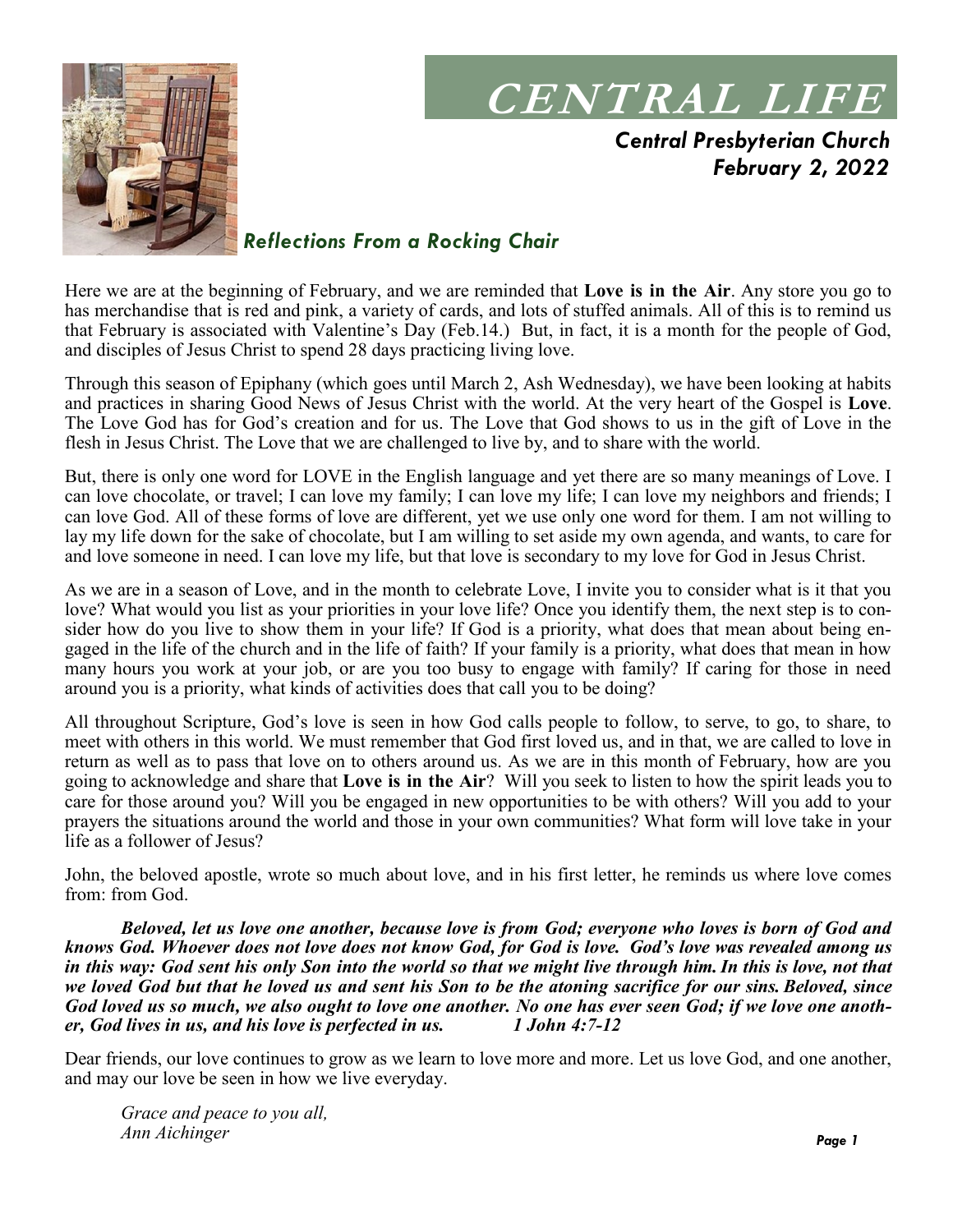# *Congregational Joys and Concerns...*

*At Home:* Bob and Becky Ingram and Bessie Kitts.

*At Brookdale Bristol:* Carol Duhaime, Jean Thomason, and Mary Kay English.

*At Dominion Senior Care:* Linda Wise

*At Oakmont:* Allen Vance

#### **Pastoral Concerns:**

- Danny McInnis has a torn rotator cuff and is having physical therapy;
- **Betty Whitehead is recovering at home from surgery;**
- **Gale Thompson will have a stress test this week;**
- Dora Webb has been in the hospital this week after having another stroke;
- ◆ Kevin Woods, an APPLE family relative, has severe COVID;
- Roger Thompson, father of Angel Anderson (friend of Allen Harris) is going through leukemia treatments.

#### **Continued Prayers for:**

Randy Broyles, Travis Campbell, Bob and Becky Ingram, Jim & Joan Keith, Darlene Litton, Mark McCord, Don Miller, Alice Owenby, Allen & Retta Vance, Dora Webb, Linda Wise, Mike Weller.

#### **Prayers for Family members:**

Beverly Bosch (Randy and Phyllis Morris' daughter); Orin Callison, III, son of Peggy Callison; Cathy White's father, Roy.

*Please call the church office (276-669-3157) with any pastoral concerns, and please feel free to contact Ann Aichinger or any of the Elders through email, Facebook, or by phone.*

# *Memorials...*

*To the Backpack Ministry Fund in Honor of Diane Abbey, given by Ed Updyke.*

#### *Upcoming Sermons...*

|                         | John 4:19-26                                                                                                                                           |
|-------------------------|--------------------------------------------------------------------------------------------------------------------------------------------------------|
| and the Expansive Table |                                                                                                                                                        |
|                         | Exodus 20:8-11; Acts 8:26-46                                                                                                                           |
| Living Sacramentally    |                                                                                                                                                        |
|                         | Luke 19:1-10                                                                                                                                           |
|                         | Acts 5:1-6; Matthew 14:13-21                                                                                                                           |
|                         | February 6 REvangelism: Worship,<br>February 13 REvangelism: Sacraments,<br>February 20 REvangelism: Fellowship<br>February 27 REvangelism: Generosity |

#### *COVID Protocol Update...*

We have a number of people in our church family who have tested positive for COVID and are quarantining. Please keep our church family in your prayers, and if you are not feeling well, please stay at home and get tested, if possible.

At this time, Central Presbyterian continues to require masks while in the building and we still ask that everyone continues to social distance as best as possible. Though we have had a few people test positive for COVID, they had been fully vaccinated and received their booster shots.

We are well aware that the wearing of masks is something we would all like to be done with, but at this time ,and with the rise in case numbers in our local area, this will continue to be required. We appreciate your understanding and continued cooperation.





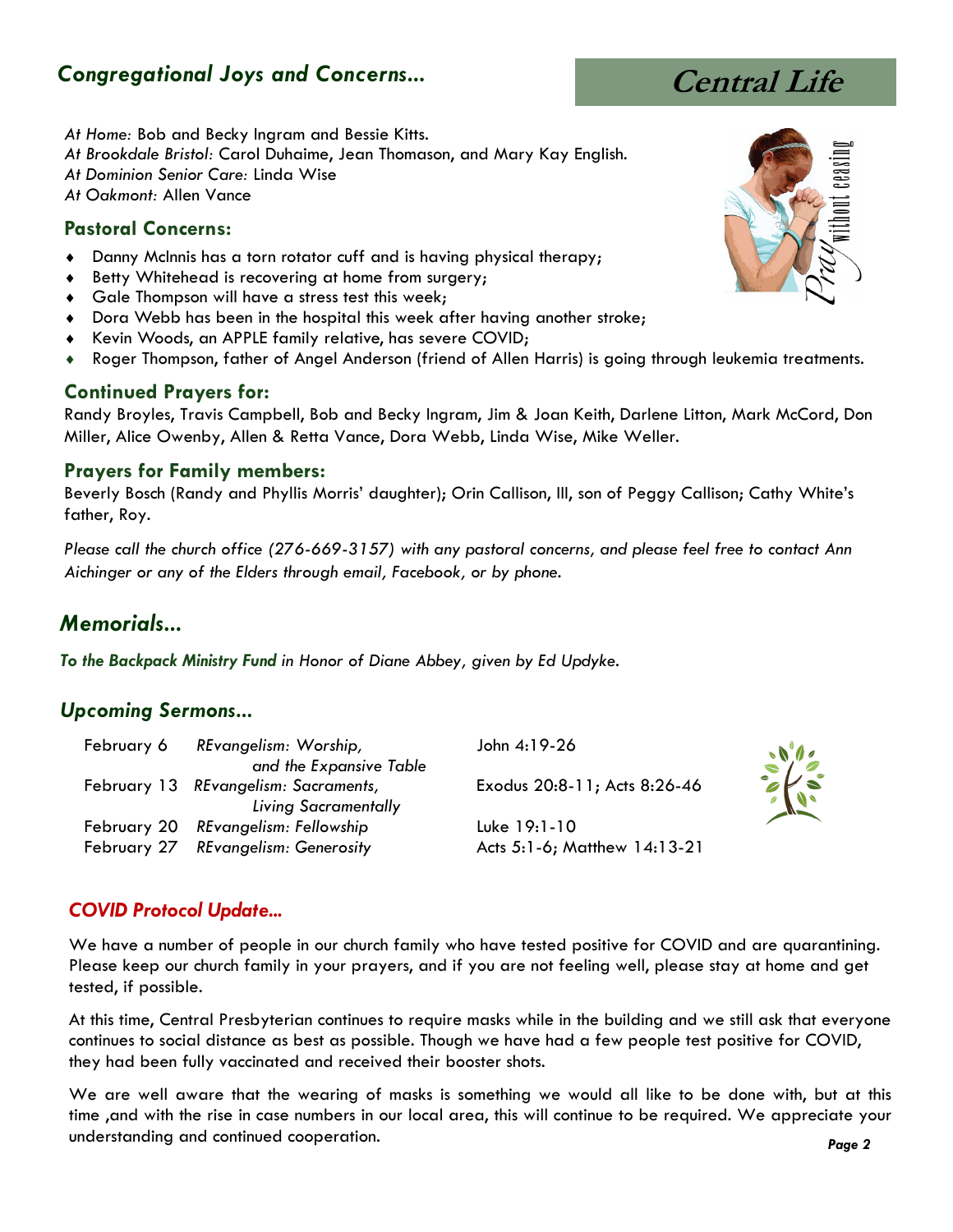## *Welcome New Member...*

 **Central Life**



We welcome Lee Budd into the membership of Central by Reaffirmation of Faith. Lee has been a part of Central for about 2 years, and he has enjoyed getting to know everyone. He has two cats, Black Jack and Fur Ball. Lee is now a part of the Technology group, and helps to record the Sunday worship services. Be sure to welcome him into our church family.

> 1240 Mary St Apt 308, Bristol, VA 24201 [\(276\) 791-5531](tel:2767915531)

## *Farewell to Tom Neel...*

Tom has been a part of our church family since November 28, when he came to worship with the group from Brookdale Senior Care Facility. Tom has family roots here in SW Virginia, and his sister is a Certified Lay Pastor in our Presbytery. Tom recently completed his rehab after having surgery and will be moving with his daughter to Seattle.

One interesting note; Tom told Ann Aichinger more about his involvement in the Nestle Boycott of 1974-1985. As he was at Harvard Business School, a group went to meet with the Nestle Board of Directors and when it was clear that the issue of baby formula being sent to countries in need (see the sermon from January 23, 2022), the leader of the group from Harvard said to the CEO, "You are simply wrong in this matter." Then, the group from Harvard left the room. Tom said that the meeting was in 1984, and by the next year, Nestle had stopped sending baby formula to third world countries!



Farewell, Tom, and blessings to you as you move. We hope you will keep in touch!

Tom's new address is: 2710 Beacon Ave S. #E607 Seattle, WA 98104.

#### **"A Place where Questions Matter"...**

Are you looking to get to know and meet new people around you and in your community? Would you like to meet others through thought provoking questions? If so, come join us on Zoom on the third Thursdays of the month at 7:00 p.m. for open discussion and the opportunity to get to know one another better. For additional details and questions, please contact either Laurel Broadfoot or Marguerite Buckley (704-281-3319.) Brought to you by Central Presbyterian.



#### **Thursday, February 17, 7:00 p.m. by Zoom**

Join Zoom Meeting **[https://us02web.zoom.us/j/82509465310?](https://us02web.zoom.us/j/82509465310?pwd=d3JxNUZtaDJ1dUF1K3IwWkhrVHdvUT09) [pwd=d3JxNUZtaDJ1dUF1K3IwWkhrVHdvUT09](https://us02web.zoom.us/j/82509465310?pwd=d3JxNUZtaDJ1dUF1K3IwWkhrVHdvUT09)**

**Meeting ID: 825 0946 5310 Passcode: 998111**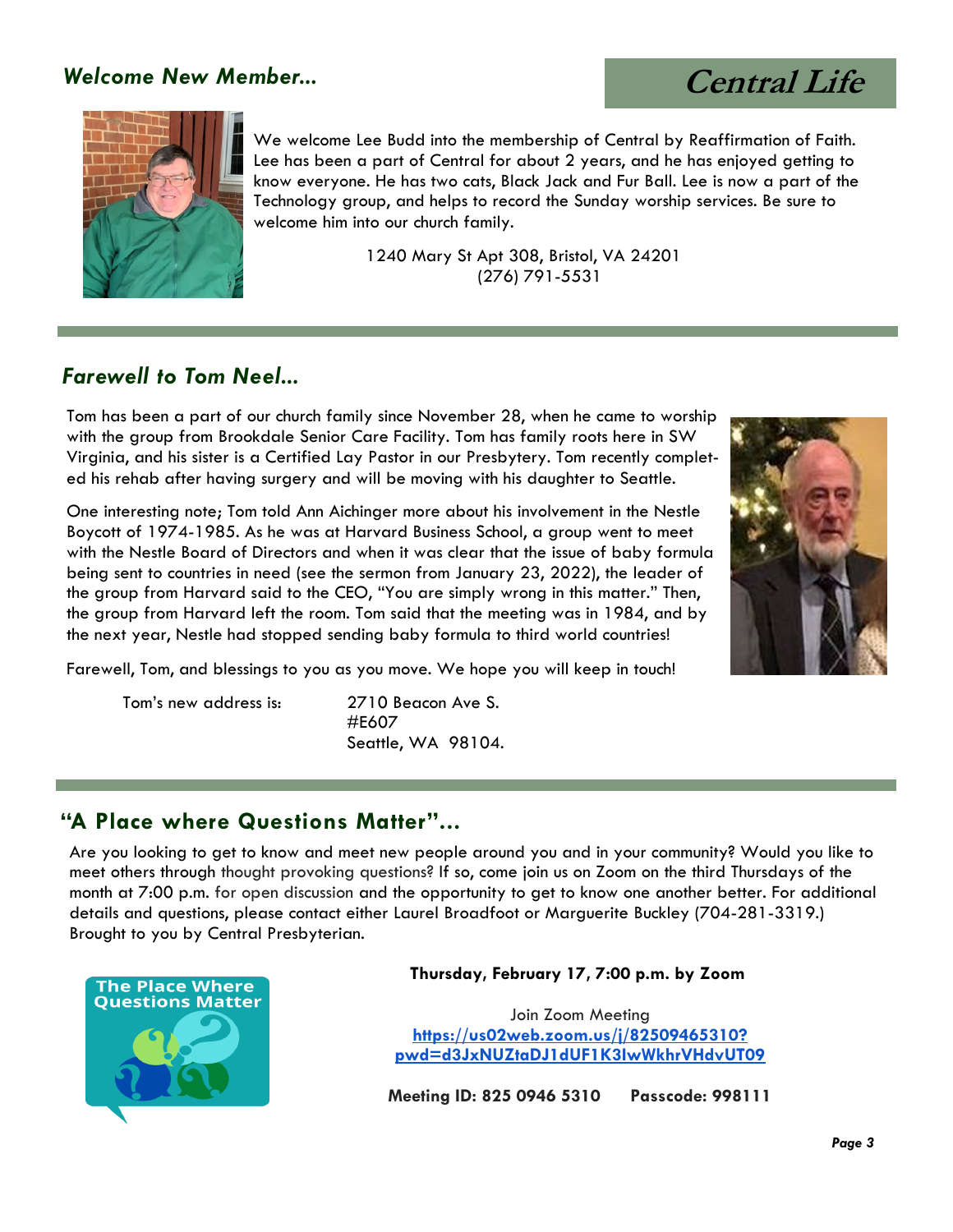



# **Calendar for February 2 - 16, 2022**

| Wednesday, February 2  | 12:00 Noon       | Central Life                                      |
|------------------------|------------------|---------------------------------------------------|
|                        | 5:30-6:00 p.m.   | M.S. Youth - Zoom                                 |
|                        | $6:00-6:30$ p.m. | H.S. Zoom Youth - Zoom                            |
|                        | 7:00 p.m.        | <b>Sanctuary Choir Practice</b>                   |
|                        | 7:00 p.m.        | Bible Study - Zoom                                |
| Thursday, February 3   | $9:00$ a.m.      | <b>Backpacks</b>                                  |
|                        | $10:30$ a.m.     | Meals on Wheels Delivery                          |
|                        | 4:00 p.m.        | <b>Care and Concern</b>                           |
| Sunday, February 6     | $9:00$ a.m.      | Worship - Central Hall (Communion)                |
|                        | 10:00 a.m.       | Adult Sunday School                               |
|                        | $11:00$ a.m.     | Worship -Sanctuary (Communion)                    |
|                        |                  | <b>ONLINE Worship</b>                             |
|                        | 3:00-4:30 p.m.   | Middle School Youth - In-person                   |
|                        | 4:30-6:30 p.m.   | High School Youth - In-person                     |
| Monday, February 7     | 7:00 p.m.        | King College Lecture - Dr. Bill Turner at Central |
| Tuesday, February 8    | $11:00$ a.m.     | Presbyterian Women - Hybrid                       |
|                        | $6:00$ p.m.      | <b>APPLE Committee</b>                            |
| Wednesday, February 9  | 5:30 p.m.        | M.S. and H.S. Youth - Dinner In-person            |
|                        | 7:00 p.m.        | <b>Sanctuary Choir Practice</b>                   |
|                        | 7:00 p.m.        | <b>Bible Study- Zoom</b>                          |
| Sunday, February 13    | $9:00$ a.m.      | Worship - Central Hall                            |
|                        | 10:00 a.m.       | Adult Sunday School                               |
|                        | $11:00$ a.m.     | Worship -Sanctuary                                |
|                        |                  | <b>ONLINE Worship</b>                             |
|                        | 3:00 p.m.        | Youth Service Project - Bristol Food Pantry       |
| Monday, January 31     | 12:00 Noon       | <b>Central Life Articles Due</b>                  |
| Tuesday, February 15   | 12:00 Noon       | <b>Staff Meeting</b>                              |
|                        | 7:00 p.m.        | Session Meeting                                   |
| Wednesday, February 16 | 12:00 Noon       | Central Life                                      |
|                        | 5:30-6:00 p.m.   | M.S. Youth - Zoom                                 |
|                        | 6:00-6:30 p.m.   | H.S. Zoom - Zoom                                  |
|                        | 7:00 p.m.        | <b>Sanctuary Choir Practice</b>                   |
|                        | 7:00 p.m.        | Bible Study - Zoom                                |
|                        |                  |                                                   |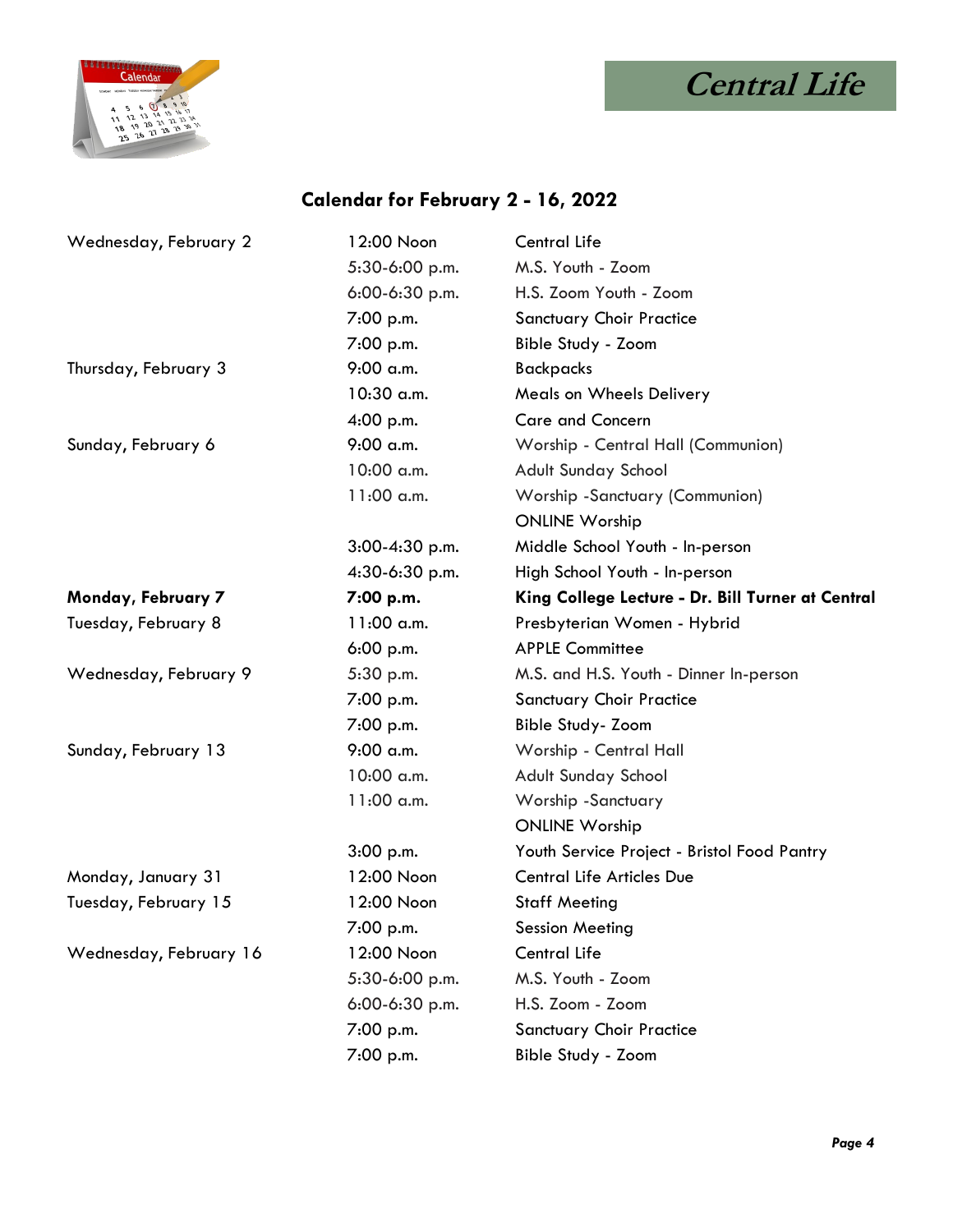

**Presbyterian Women will meet on Tuesday, February 8, at 11:00 a.m**. in the Small Dining room as well as on Zoom. Ann Aichinger will be leading the study, and we will look at *Lesson #6: Bathsheba*, whose story is found in 2 Samuel 11-12.

We will spend some time looking at the artwork associated with the lesson and then discuss what it is we learn from Bathsheba in our own journeys of faith. We hope to see all women on Tuesday. There will also be a recording of the study and it will be available on the church website (CentralPresBristol.org.)

Mary Ann Blevins and Thais Sikora, Co-Moderators

#### *Happy Birthday Central...*

Happy Birthday to Central Presbyterian Church on January 26, 2022...147 years of ministry to the members of the Church and the greater Bristol Community!! I have been remembering all the Saints who came before our years. We hold dear to our hearts all the Saints whom we have known and loved in our lifetime, now still with us, and those who have gone on before us. May God continue to bless Central in ways we yet do not know, knowing his Grace continues to be with us.

Happy Birthday!! Ed and Betty Whitehead

#### *Recycling News...*

The church collects aluminum cans which are picked up each week by our friend, Lee Rutherford. He sends the money from the sale of the cans to several charities, both locally and nationally. Lee has asked us to please include **only** the following items:

- Aluminum cans *Any aluminum, other than beverage cans, should be bagged separately***,**
- Other aluminum scrap, including *clean* aluminum foil,
- Copper items, no matter how small,
- Insulated cooper wire, any lengths.

Thanks to everyone who helps with this cause!



#### **PLEASE...NO TRASH, PLASTICS, OR PAPER!!**

#### **Winter Weather Reminder**

When we have snow or ice on a Saturday night, or a Sunday morning, the church family is reminded to *please*  check emails, Facebook, texts, and WCYB for updates concerning Sunday activities. We want everyone to be safe this winter! We will also do our best to have winter weather reports as a part of WCYB's reporting on school and church closings when needed.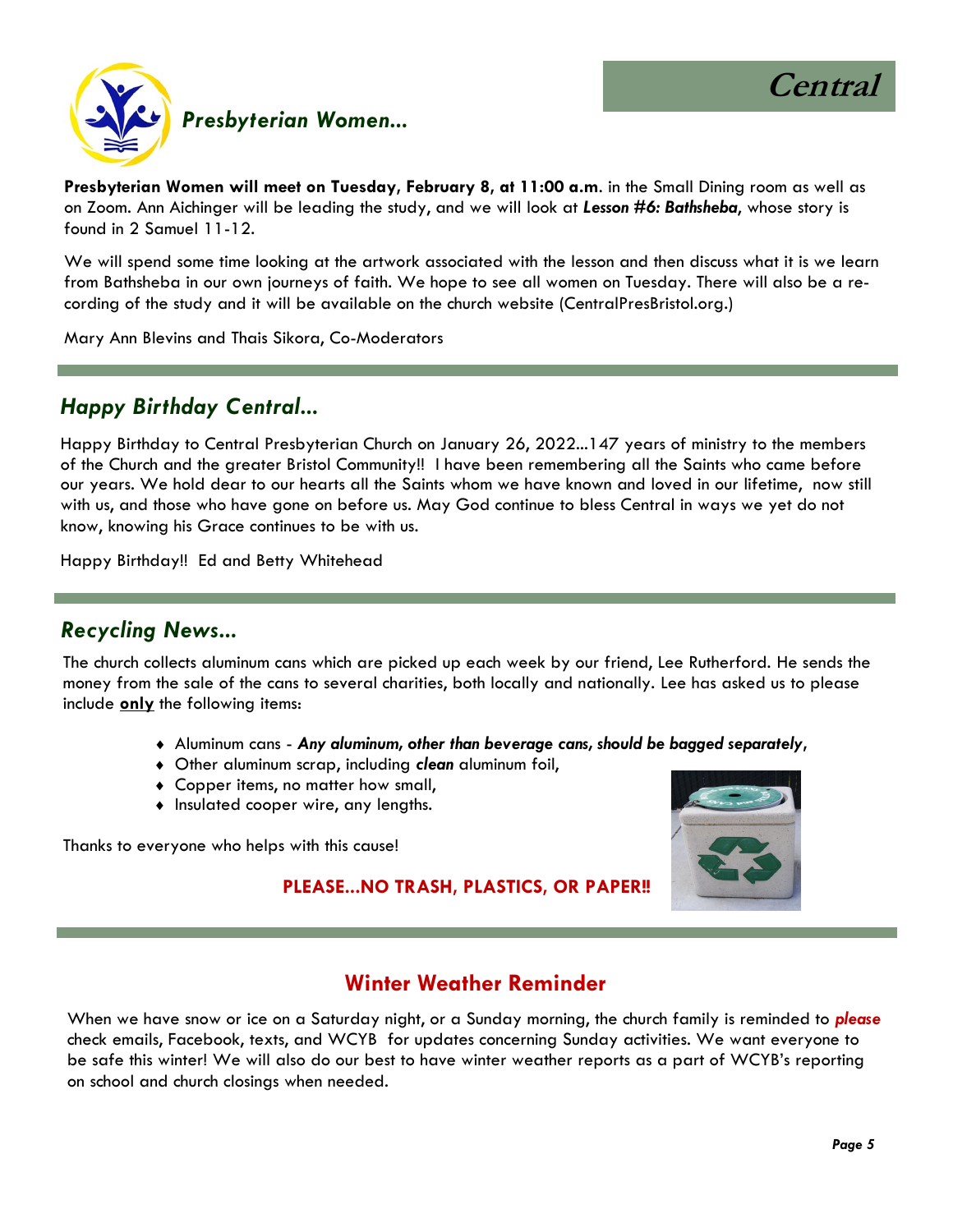**Central Life**



## **King University Institute for Faith and Culture Presents: Dr. William H. "Bill" Turner**

Central Presbyterian will host the Institute for Faith and Culture Lecture series on **Monday, February 7, at 7:00 p.m. in Central Hall**. Our speaker is Dr. William H. "Bill" Turner, Ph.D., who is a prominent scholar on the African-American experience in Appalachia.

Born in 1946 in the coal town of Lynch, Kentucky, he is the fifth of 10 children. His grandfathers, father, four uncles, and older brother were all coal miners. Turner has spent his professional career studying and working on behalf of marginalized communities, helping them create opportunities in the larger world while not abandoning important cultural ties.

Although his work applies to communities across the country, he is best known for his groundbreaking research on African-American communities in Appalachia. As an academic and consultant, Turner has studied economic systems and social structures in the urban South and burgeoning Latino communities in the Southwest. He is the author of "The Harlan Renaissance," which offers deeply personal reminiscences of his youth. He also coedited the path-breaking textbook, "Blacks in Appalachia," and his essay on Black Appalachians was published in the Encyclopedia of Southern Culture.

Additionally, he served as a research assistant to "Roots" author Alex Haley for a decade. Prior to his retirement, Turner served as the Dean of Arts and Sciences, Interim President at Kentucky State University, the Vice President for Multicultural Affairs at the University of Kentucky, and the Distinguished Professor of Appalachian Studies and Regional Ambassador at Berea College. Turner and his wife, Vivian, the retired president of the R.J. Reynolds Foundation in Winston-Salem, North Carolina, live near their children and grandchildren in Houston, Texas. His February 2022 visit to the King Institute for Faith and Culture will be his third, which is a record for the Institute.

For more information about Dr. Turner, please visit <https://whturnerphd.com/>

## *Central's New Social Media Coordinator...*

Josie Russell is one busy lady here at Central! Josie is our Youth and Young Adult Director as well as a singer on Sunday mornings with the Praise Band. Now, she is taking on another position at Central.

Josie is Central's new Social Media Coordinator, and will be working to update our church website, managing both Facebook and Instagram posts, as well as working toward having our worship services and other media opportunities live-streamed.

Josie has a degree in Marketing and Social Media, and does similar work for another organization. She does ask that if you are at a church event, please take pictures and then send them to her so she can get them out on the web to let our community know how Central is sharing the Good News of Jesus. Please email or text pictures to her. Welcome, Josie!!

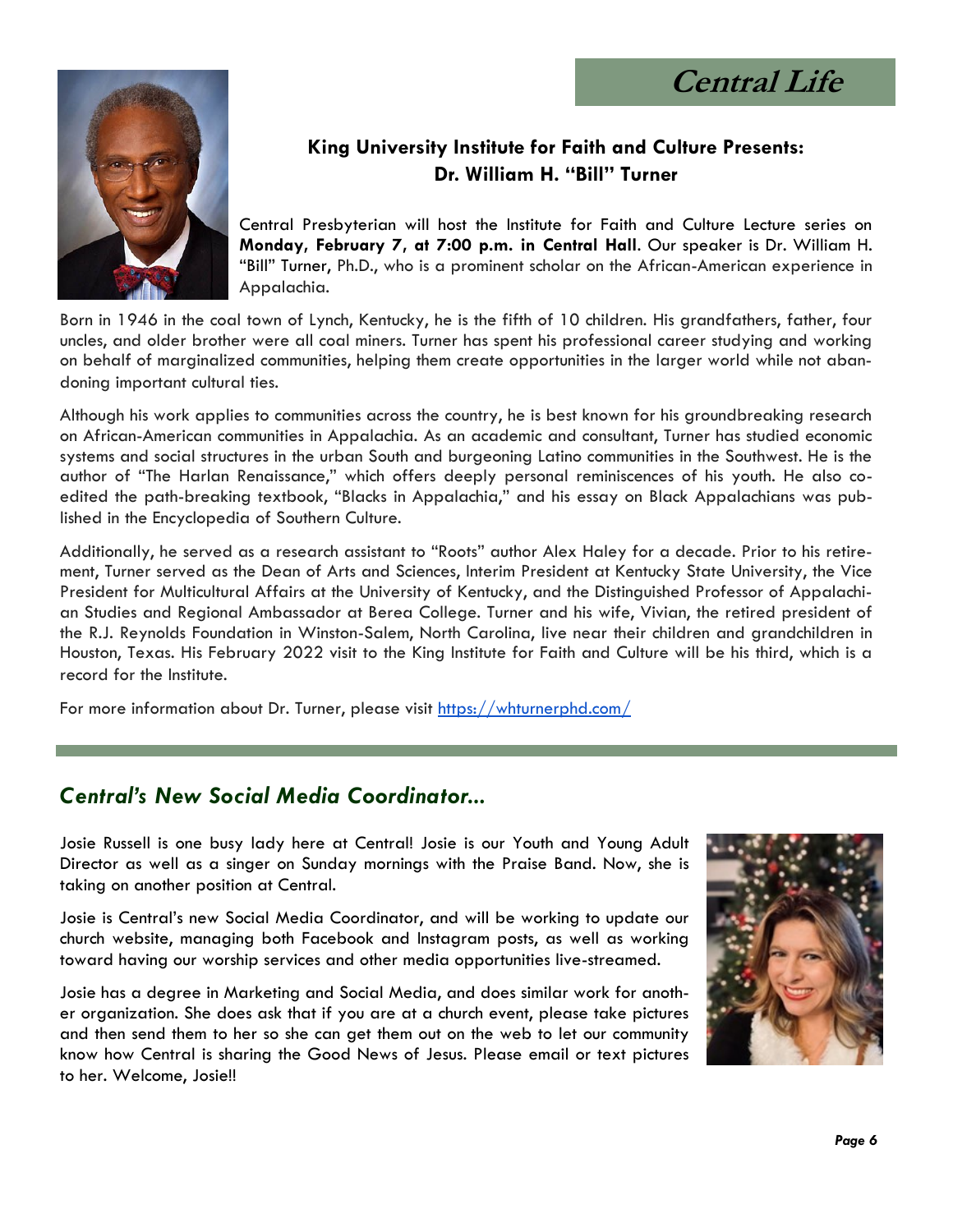# *Souper Bowl of Caring Food Collection Challenge*



We are coming in to the last few weeks of our Food Challenge and we hope to meet the goal of 5,000 food items and/or dollars. Each food item counts as \$1 toward the goal. You can drop off your food contributions and your financial donations in the entry area of the church. We hope that this food collection challenge will encourage us all to continue to contribute to the Food Pantry as they help so many in our local area who have food insecurity issues.

Though our efforts will be within our church family, the real winner will be **Bristol Emergency Food Pantry**. This is something every one of every age and ability can participate in. Let's make a difference, and continue to be about the work of Christmas (caring for the needy, feeding the hungry, welcoming the stranger and unwanted child.) Let's work together to meet the GOAL!!!

#### **Current Food Total: 524 Money Total: \$780**

**Items needed (no glass jars or containers)** Meal kits that **don't** require extra ingredients (ie. hamburger helper) Pancake and muffin mix that only require **water** Canned soups Canned pasta meals (ravioli, spaghetti, Canned meat (tuna, ham, chicken, beef stew, spam) Canned vegetables and fruits Canned pork and beans Dry Rice or Pasta Instant mashed potatoes (plain or flavored) Spaghetti sauce (no glass jars) Cereal (hot and cold) Jelly and Peanut butter Breakfast bars/granola bars Macaroni and cheese (preferably not needing milk or butter) Pantry staples (small containers of flour, salt and pepper, sugar, catsup, oil, etc.)

Food

For more information about the Souper Bowl of Caring, see **[www.souperbowl.org](about:blank)**

#### *Wednesday Night Dinner Program...*

Are you willing to come out and eat a meal together in Central Hall and participate in a program? Or would you rather have a pick-up dinner and join us by Zoom or Live streaming?

The Fellowship and Dining Committee is looking to begin having Wednesday evening dinners from 5:30-6:15 p.m. starting March 2, 2022 for the season of Lent. Programs for children, youth, and adults will follow until 7:00 p.m. We are also planning to offer the Adult program either by Zoom or Live-streaming, and a dinner pick-up if you would rather not attend in person.

During the Lenten season, the menu will be a soup, salad, and a dessert. Dinner cost will be \$5 per person with a maximum of \$20 for a family.

If you are interested in participating and helping, please call the church office at 276-669-3157 and let Lynn Gilbert know so that we can make plans for our Lenten season together. You can also email the church office at **[office.cpc@bvu.net](mailto:office.cpc@bvu.net)** or use the sign-up sheets.